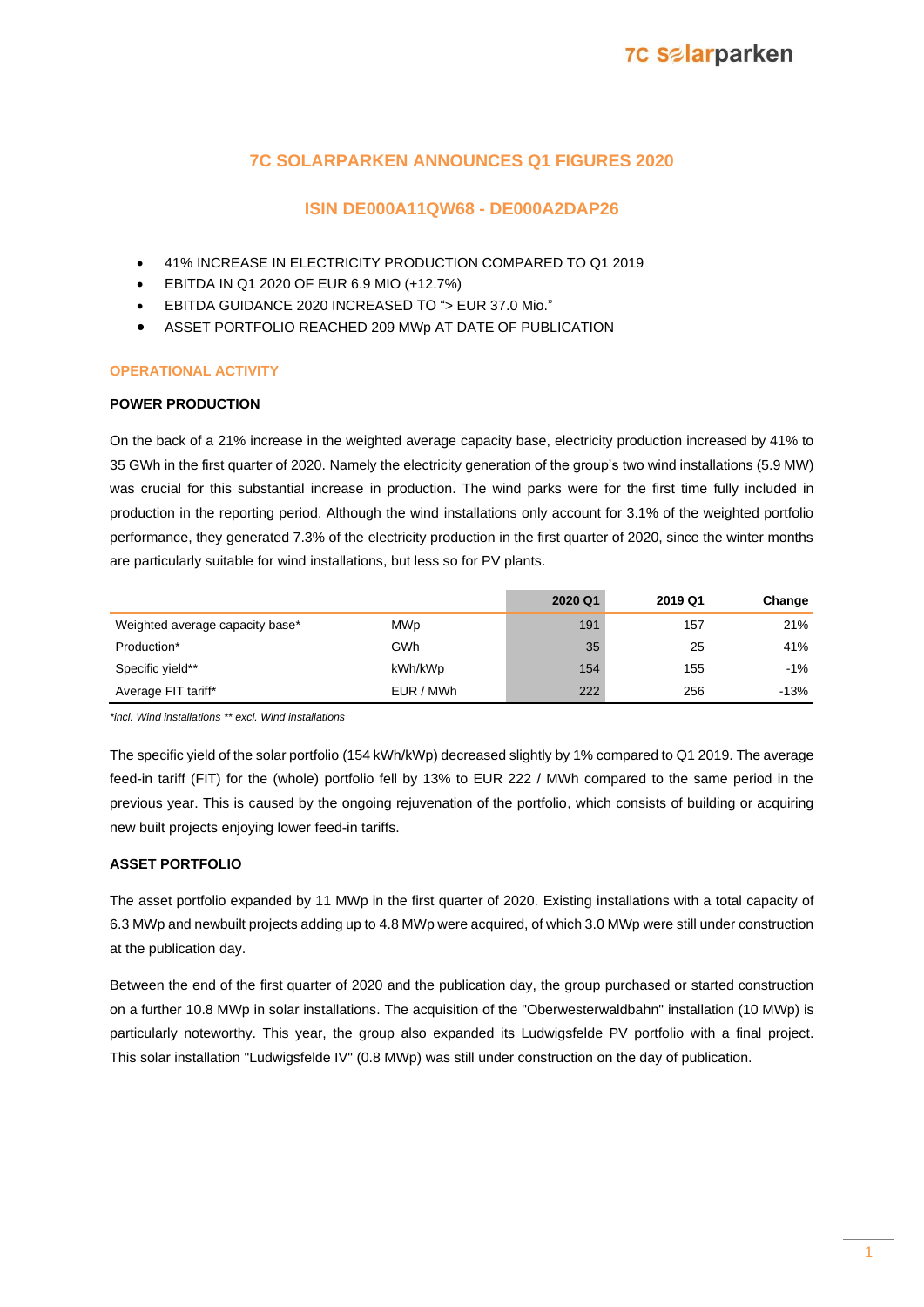## **7C Salarparken**

|    | <b>INVESTMENTS</b>                      |                          | 2020*             |                | <b>INVESTMENTS</b>  |                              | 2019              |
|----|-----------------------------------------|--------------------------|-------------------|----------------|---------------------|------------------------------|-------------------|
|    | Project                                 |                          | Capacity<br>(kWp) |                | Project             |                              | Capacity<br>(kWp) |
| Q1 | <b>Bremerhaven</b>                      | Newbuilt                 | 300               | Q <sub>1</sub> | Oppin               | <b>Existing Installation</b> | 929               |
|    | Wieglitz                                | Existing<br>Installation | 1,473             |                | Medard <sub>2</sub> | <b>Existing Installation</b> | 2,780             |
|    | Parchen                                 | Existing<br>Installation | 459               |                | Geesthacht          | <b>Existing Installation</b> | 556               |
|    | <b>Nosswitz</b>                         | Existing<br>Installation | 649               |                | Wallstawe III       | Newbuilt                     | 747               |
|    | Wittlich                                | Existing<br>Installation | 1,279             |                | Umpferstedt II      | Newbuilt                     | 423               |
|    | Remptendorf                             | Existing<br>Installation | 2,409             |                | Surya               | Newbuilt                     | 2,538             |
|    | Dessau                                  | Newbuilt                 | 691               |                | Neustadt   & II     | Newbuilt                     | 853               |
|    | Bernsdorf II (under<br>construction)    | Newbuilt                 | 339               |                | Bünde               | Newbuilt                     | 749               |
|    | Bernterode (under<br>construction)      | Newbuilt                 | 614               |                | Aerzen              | Newbuilt                     | 749               |
|    | Calbe II                                | Newbuilt                 | 750               |                |                     |                              |                   |
|    | Calbe neu (under<br>construction)       | Newbuilt                 | 1,317             |                |                     |                              |                   |
|    | Luckow Süd (under<br>construction)      | Newbuilt                 | 750               |                |                     |                              |                   |
| Q2 | Oberwesterwaldbahn                      | Newbuilt                 | 10,000            | Q <sub>2</sub> | Glasewitz           | <b>Existing Installation</b> | 1,507             |
|    | Ludwigsfelde IV (under<br>construction) | <b>Newbuilt</b>          | 748               |                | Blankenberg         | <b>Existing Installation</b> | 1,109             |
|    |                                         |                          |                   |                | Stephanposching     | <b>Existing Installation</b> | 580               |
|    |                                         |                          |                   |                | Schmidöd            | Newbuilt                     | 2,000             |
|    |                                         |                          |                   |                | Plötzky             | Newbuilt                     | 551               |
|    |                                         |                          |                   |                | Ludwigsfelde III    | Newbuilt                     | 749               |
|    | Total:                                  |                          | 21,778            |                | Total:              |                              | 16,820            |

*\* at the publication date (May, 29th 2020)*

Upon closing a sale agreement in May 2020, the group also divested the "Surya 1" rooftop portfolio. This portfolio has a capacity of 2.5 MWp and its projects were commissioned between 2018Q4 to 2019Q1.

The capacity of the IPP portfolio on the publication day of this quarterly statement reached 209 MWp (at the end of 2019: 190 MWp). The management board is confident of expanding the IPP portfolio to 220 MWp by the end of 2020 in line with the 2019-2022 strategic plan. Further asset acquisitions are currently being negotiated.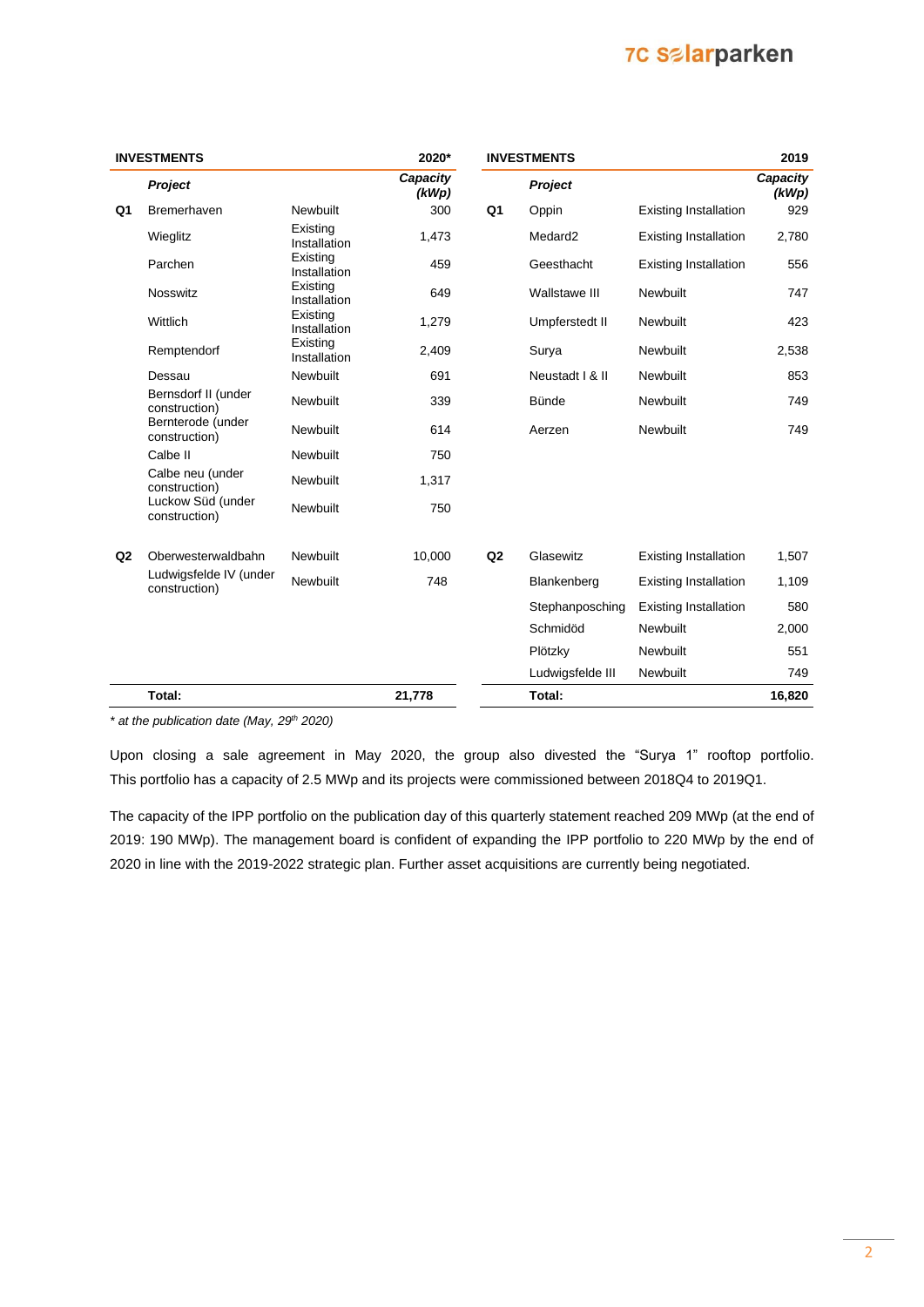## **7C Salarparken**

### **OPERATIONAL RESULTS**

The revenues over the first three months of 2020 reached EUR 8.4 Mio. which corresponds to an increase of 29.0% compared to the same period in the previous year (EUR 6.5 Mio.). The sale of electricity rose by EUR 1.1 Mio., which is exclusively due to the expansion of the portfolio. Particularly the contribution of the group's two wind installations to sales should be noted (EUR 0.6 Mio.). They were fully reflected in the figures for the first time during Q1 2020. Revenues from technical and commercial services increased by EUR 0.8 Mio. This results firstly from the asset management business acquired in the second quarter of 2019 (EUR 0.1 Mio.) and secondly from a module exchange program carried out by the group for a closed-end fund during the reporting period (EUR 0.7 Mio.).

| in TEUR                      | 2020 Q1 | 2019 Q1 | Change |
|------------------------------|---------|---------|--------|
| Revenues                     | 8.418   | 6.526   | 29.0%  |
| Of which sale of electricity | 7,522   | 6.455   | 16.5%  |
| <b>EBITDA</b>                | 6,933   | 6.150   | 12.7%  |

Revenues were adversely affected by negative electricity prices in the reporting period. Negative electricity prices have become increasingly common since the CoVid-19 paralyzed economic activity. Under the Renewable Energy Law (EEG) regulations regarding negative electricity prices, solar installations having a capacity larger than 500 kWp and built as from 2016 do not receive remuneration for electricity which they produce when electricity prices are negative for a time period exceeding 6 hours. In the first three months of 2020, these EEG provisions have had a negative effect of ca. EUR 0.1 Mio. on electricity sales. As the lockdown in Germany has been maintained over the second quarter of 2020 leading up to publication date, negative prices remained at a higher level compared to previous years.

Earnings before interest, taxes, depreciation and amortization (EBITDA) reached EUR 6.9 Mio. in the reporting period, which corresponds to an increase of 12.7% compared to the first three months of 2019. Although realized gains from bargain purchases ("badwill") increased by EUR 0.1 Mio. to EUR 0.2 Mio. compared to the same period last year, other operating income decreased significantly from EUR 1.1 Mio. in Q1 2019 to EUR 0.4 Mio. in Q1 2020. This drop mainly results from the fact that in Q1 2019 a one-off gain from a settlement with a module manufacturer in the amount of EUR 0.6 Mio. was realized.

Other operating expenses rose from EUR 1.1 Mio. in Q1 2019 to EUR 1.5 Mio. (+ 39.0%). In addition to increased operating expenses related to portfolio expansion, it was mainly caused by the purchase of services (EUR 0.4 Mio.) linked to the module exchange program carried out by the group for a close-end fund.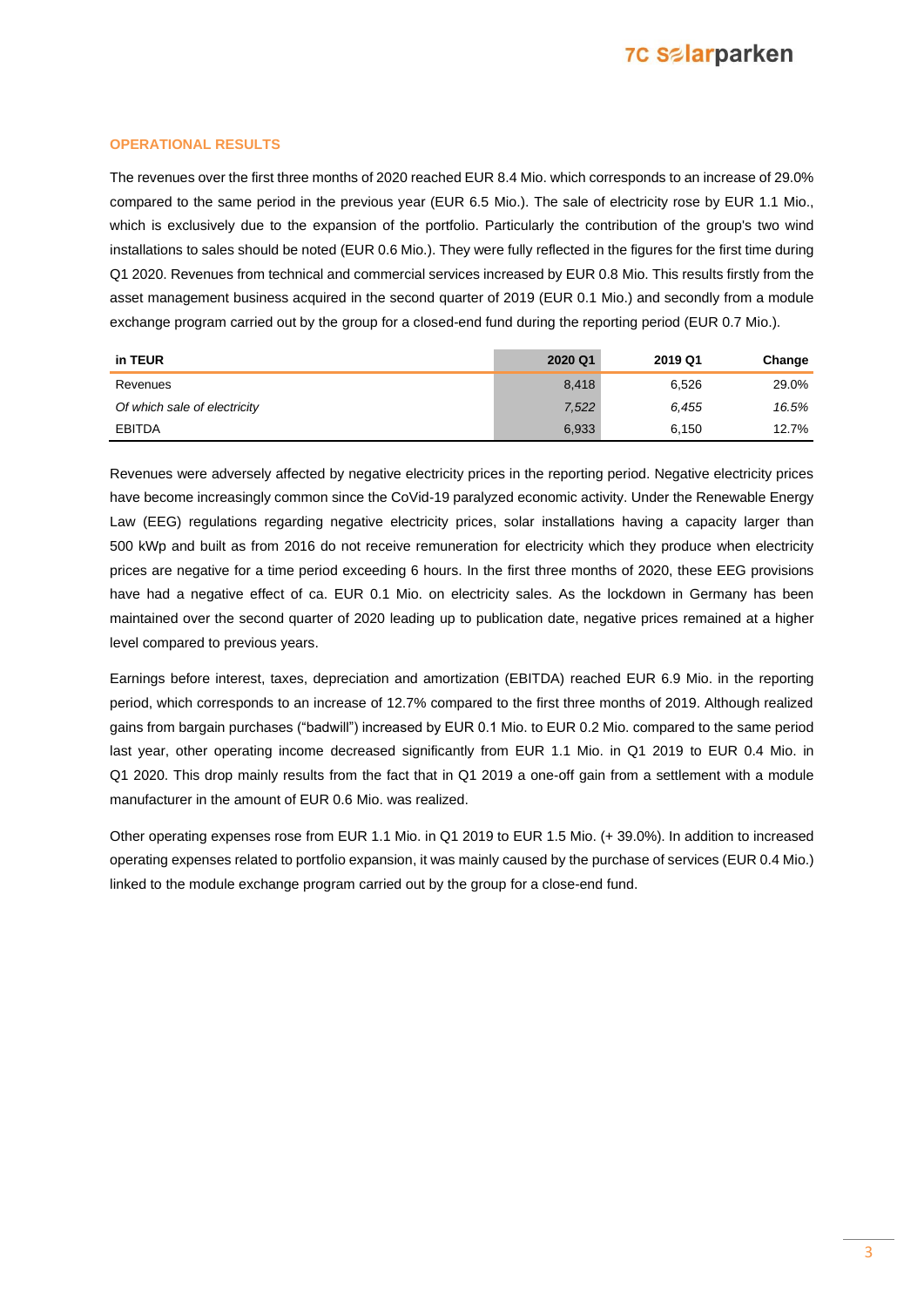### **FINANCIAL POSITION**

Financial liabilities increased by 4.8% to EUR 231.9 Mio. compared to December 31, 2019. This increase is primarily due to the issue of a new promissory note with a nominal amount of EUR 11.5 Mio. The promissory note was issued in March 2020 at a fixed interest rate of 1.8% with a fixed term of 5 years. In addition, project finance loans amounting to EUR 5.6 Mio. were added due to acquisitions in the first quarter. In contrast, scheduled loan redemptions reduced financial debt by EUR 6.0 Mio.

Lease liabilities decreased by 10.6% to EUR 14.0 Mio in the first 3 months of 2020. This is mainly due to the early repayment of a lease liability related to the financing of a Belgian installation (EUR 1.2 Mio.).

| <b>NET DEBT (in TEUR)</b>                                                                                                                          | 31.03.2020 | 31.12.2019 | Change   |
|----------------------------------------------------------------------------------------------------------------------------------------------------|------------|------------|----------|
| Short term and long term financial debt                                                                                                            | 231.865    | 221.238    | 4.8%     |
| Short term and long term lease liabilities                                                                                                         | 14.019     | 15.681     | $-10.6%$ |
| Minus cash and cash equivalents*                                                                                                                   | $-60.560$  | $-59.028$  | 2.6%     |
| Minus short and long term lease liabilities according to IFRS 16<br>related to right of use assets from rental agreements for wind and solar parks | $-14.012$  | $-14.518$  | $-3.5%$  |
| Net debt                                                                                                                                           | 171.312    | 163.374    | 4.9%     |

*\*thereof TEUR 15,839 restricted (2019: TEUR 15,349)*

Cash and cash equivalents increased slightly from EUR 59.0 Mio. at the end of 2019 to EUR 60.6 Mio. at the end of Q1 2020, of which EUR 15.8 Mio. (at the end of 2019 EUR 15.3 Mio.) was restricted.

Overall, the group's net debt increased by 4.9% to EUR 171.3 Mio.

### **GENERAL ANNUAL MEETING 2020 – DIVIDEND PROPOSAL 2020**

The management board has set a new date for the 2020 Annual General Meeting. The Annual General Meeting will take place online on July 17, 2020. The invitation will be published on the website in the coming weeks.

At the Annual General Meeting, the Management Board will - as already communicated - propose to the shareholders a constant dividend of EUR 0.11 per share.

### **OUTLOOK**

The guidance for the full-year 2020 (EBITDA of EUR 36 Mio.) did not take into account the excellent weather in the second half of March. Secondly, the group has increased its operating portfolio beyond 200 MWp, i.e. the capacity on which the EBITDA guidance was based. The Management Board continues to expect a positive development of the group and increases its group EBITDA forecast for the financial year 2020 from EUR 36.0 Mio. to > EUR 37.0 Mio.

| Guidance           | 2020            |
|--------------------|-----------------|
| Revenues           | EUR 43.0 Mio.   |
| EBITDA             | > EUR 37.0 Mio. |
| Cashflow per share | EUR 0.48        |

This quarterly update presents group financial statements (IFRS) but has not been reviewed by an auditor.